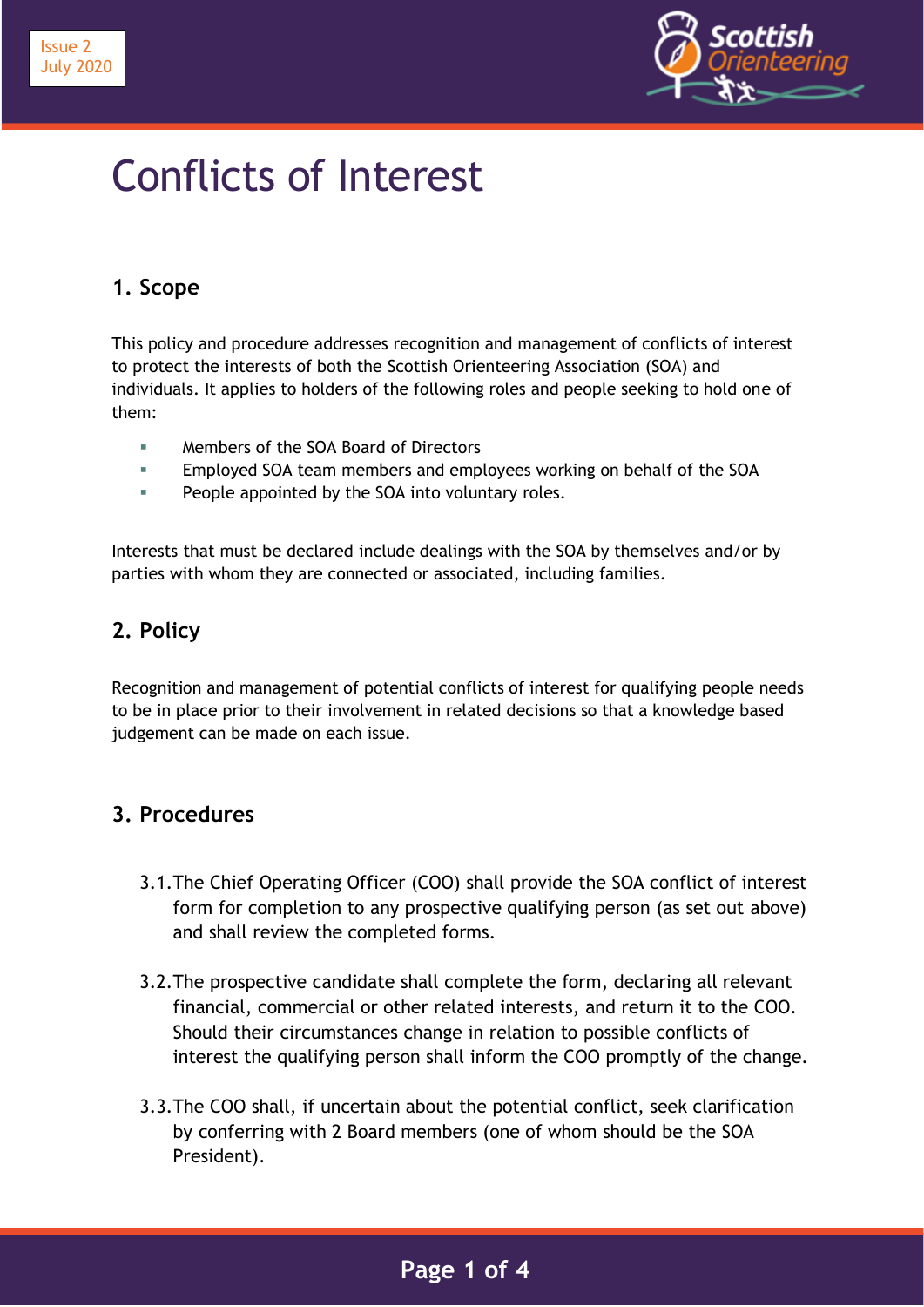

- 3.4.The COO shall pass information from people newly appointed into roles to the Board Secretary.
- 3.5.The Board Secretary shall maintain and update the Register of Members' Interests as a record of all current declared interests and include the outcome of the assessment and any actions required in response to a conflict of interest. The Board Secretary shall check the status of potential conflicts of interest for Board members with the members annually, normally at the first Board meeting after the AGM.
- 3.6.Individuals who have real or potential conflicts of interest when attending a meeting which will or is likely to cover matters related to this conflict, shall make the Chair of the meeting aware of the issue and abide by the response made by the Chair.
- 3.7.Where a conflict, real or potential, arises in any other circumstance (including employment, contractors and other roles) the line/task/contract manager shall decide on the appropriate course of action in consultation with the COO.

#### **4. Guidance**

- 4.1.Where a conflict, real or potential, is recognised then typical responses are:
	- a) simply note that the potential or real conflict exists, or

b) permit the person to stay in potentially affected meetings but require them to avoid participating in discussions or decisions associated with the area(s) where the conflict exists, or

c) require that the person in question leaves the meeting while the particular matter is being considered.

- d) require that the person updates their conflict of interest form.
- 4.2.Failure of any person to declare any interest as soon as it becomes relevant shall automatically disqualify such person from holding office or taking up SOA employment or fulfilling a contract for the SOA. Such disqualification will last for a minimum of 2 years and will extend to a minimum of 4 years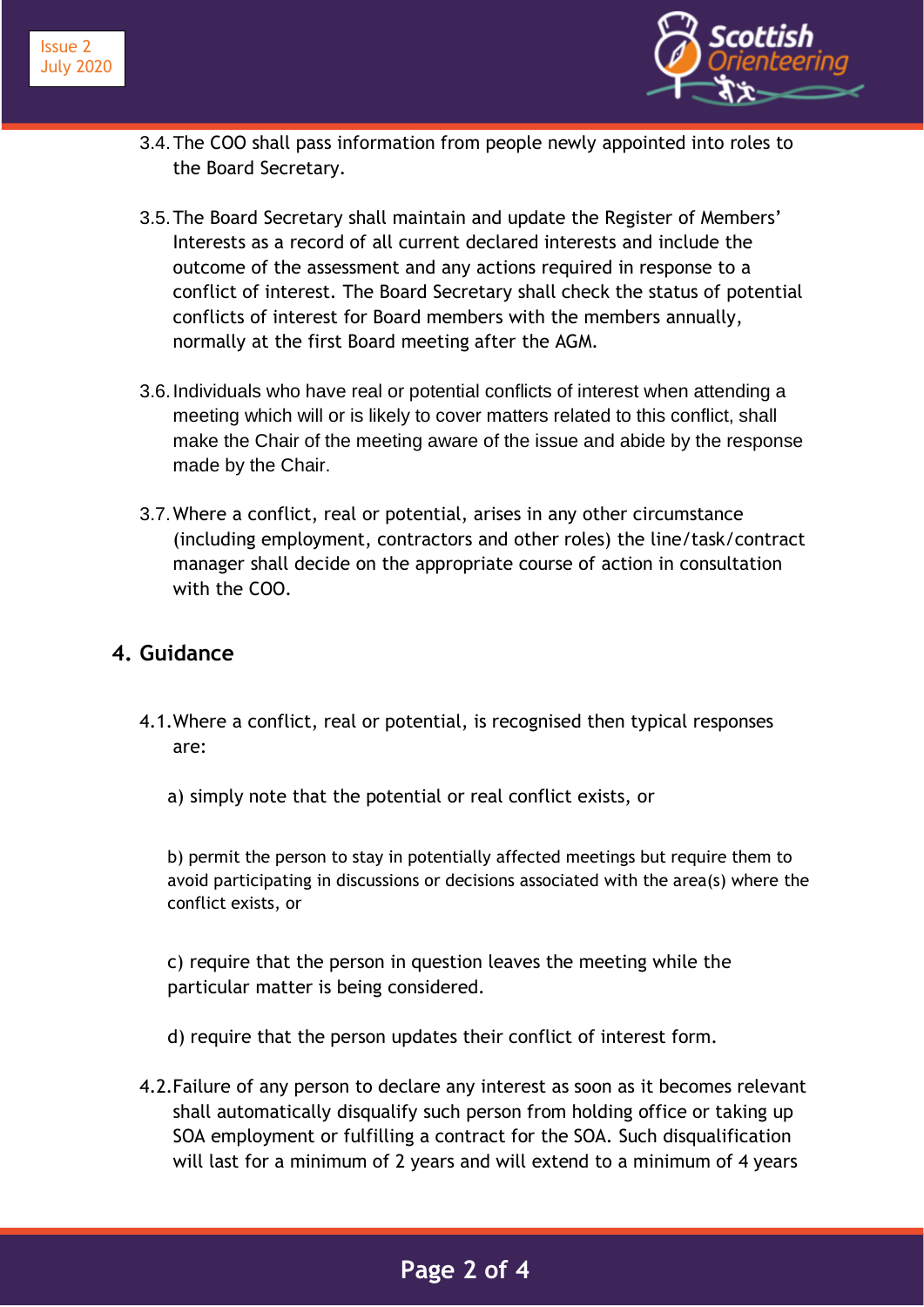



if anything untoward has occurred as a result of the conflict of interest. Any subsequent reappointment to a position within the SOA will need approval in advance by the SOA Board.

### **5. References**

#### **5.1.** None

Custodian: Board Secretary

| <b>Revision No.</b> | Date | Pages changed and brief outline                       |
|---------------------|------|-------------------------------------------------------|
|                     |      |                                                       |
| <b>Issue 2</b>      |      | 22/07/2020 Transfer of existing policy to new format. |

Appendix: Declaration and Register of Interests

|                | Name:<br>Date:                                                                                                                                                                                                                |
|----------------|-------------------------------------------------------------------------------------------------------------------------------------------------------------------------------------------------------------------------------|
|                | Position:                                                                                                                                                                                                                     |
| 1              | Directorships, including non-executive directorships held in private companies or<br>public limited companies:                                                                                                                |
|                |                                                                                                                                                                                                                               |
| $\mathbf{2}$   | Ownership or part-ownership of private companies, businesses or consultancies or<br>membership of a local authority or public body possibly seeking business with the<br>SOA or exerting influence over the SOA's activities: |
|                |                                                                                                                                                                                                                               |
| $\overline{3}$ | Positions of trust in a charity or voluntary organisation in the fields of provision of<br>services for orienteering, sport, recreation, education and leisure development.                                                   |
|                |                                                                                                                                                                                                                               |